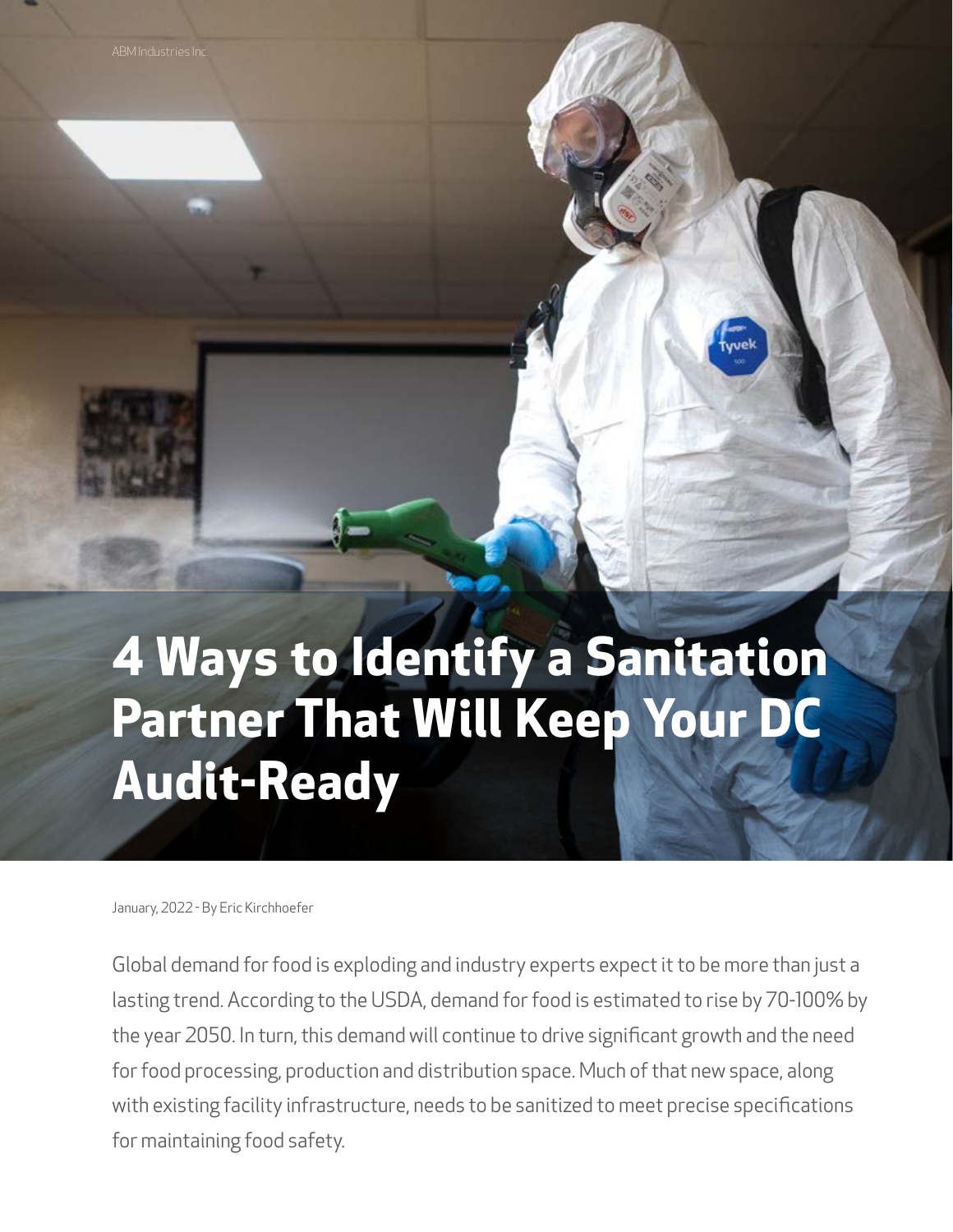Outsourcing sanitation services will help control costs and reduce burden on internal staff. The key is to find a quality provider that can deliver consistent outcomes and scale as you respond to the market. Here are four ways to identify a capable sanitation partner.

### 1. Verify staff expertise

One of the benefits of outsourcing is that you don't have to shoulder the burden of hiring your own employees. A qualified sanitation partner will be able to provide certified sanitarians and skilled laborers to work in the facility. Their leadership team should have extensive experience in food and beverage production Good Manufacturing Practices (GMPs) and distribution so they can collaborate with you to shape a master sanitation schedule (MSS) to maintain audit readiness. They don't just need to understand the basics of sanitizing processing equipment, dry or cold storage, conveyor systems, refrigeration units and packaging machines. They should also be familiar with broader issues impacting sanitation. An expert partner will be proactively engaged with the evolving regulatory environment, training protocols, labor resources and have experience in responding to emergencies and safety incidents.

To further streamline broader facility maintenance and labor needs, look for a partner that delivers additional self-performed services. For example, some providers can offer facilities engineering HVAC and mechanical work, electrical and lighting, energy solutions and powered industrial truck (PIT) equipment operators with specialized food distribution expertise. You may also be able to find partners that can provide labor to perform food production support services, corrugate and pallet management, shipping and receiving functions, thrift store stocking and other warehousing functions.

#### 2. Assess their training programs

A good sanitation partner will be experienced in providing their employees with a written comprehensive training plan to meet regulatory standards for food safety. Ask potential providers to demonstrate how they reduce the spread of foodborne illnesses and pathogens by reviewing which topics are covered in their